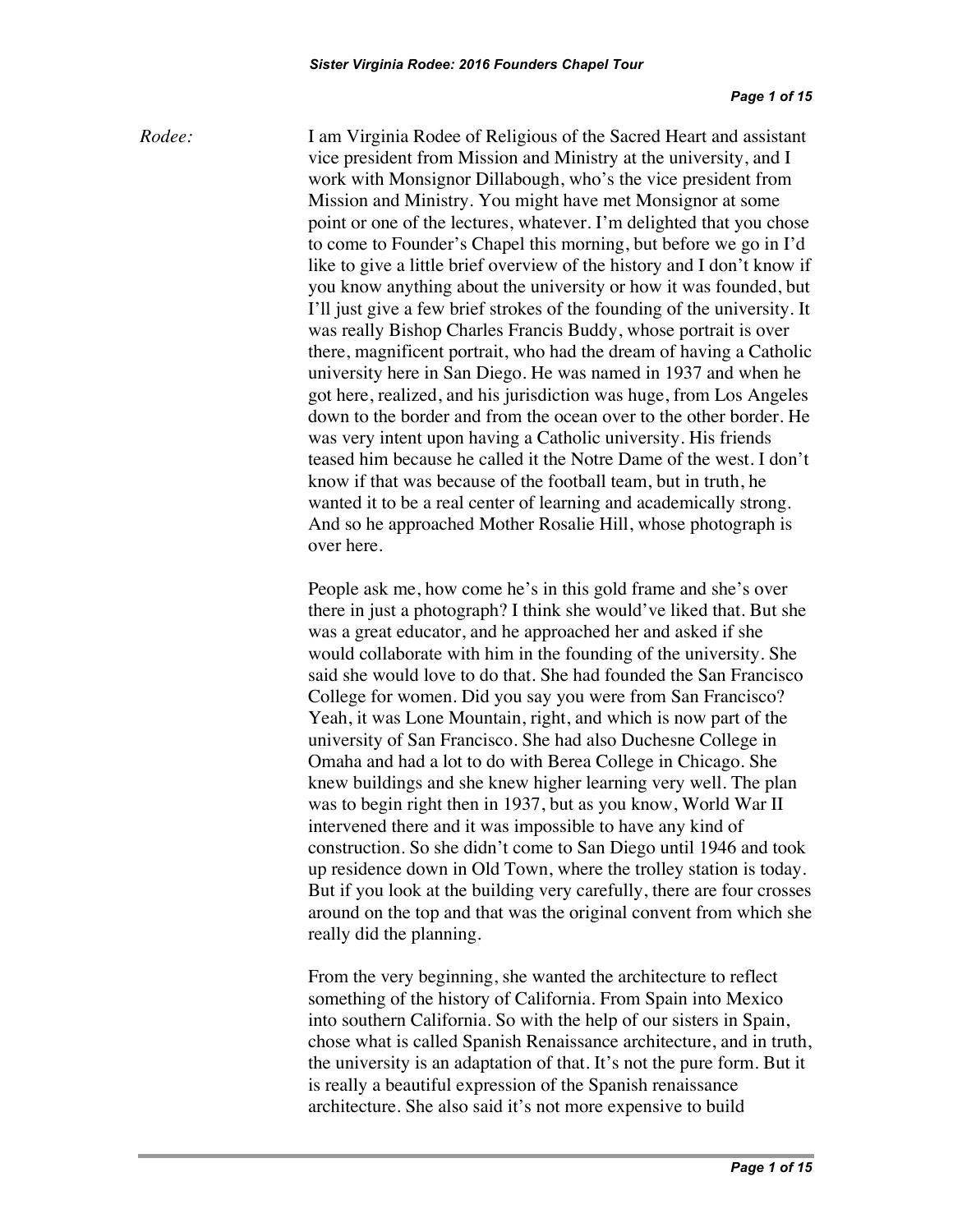something beautiful than something ugly. I don't know about the logic of that. I don't know if that really holds, but in any case, in 1949, to build what was to be the San Diego College for women that would be founder's hall and Camino Hall. Founders with the chapel and Camino with the big theater, now called Shiley Theater, and the beautiful library, now called Copley library.

She needed in part \$4 million and that was a lot of money in 1949. She needed to get permission of our superiors in Rome to borrow that much money and she approached Mr. Gianini, who was the founder and first president of the Bank of America. Someone nodding there, yeah. And she had borrowed from him before and her credit was good, I guess. She came, the story goes she came with her treasure and he came with the bankers and they met and he said finally, mother, what's your collateral or what are you gonna give me? She said my word, and she got the loan interestfree, \$4 million to begin the college for women. I like to say that because sometimes people think oh, in the beginning, there must've been so much funds and finances behind this, but not so. It began very small. She had – she was very intent upon beauty. She said beauty will attract the mind and heart to God. I think that that's really true. Also, beauty will attract people when they come to the university. I think that's very true.

Students even, and certainly parents all say how beautiful. Not just the sight, but the landscaping, the architecture, everything. Beauty will attract them initially, but then when they come here, they will find a certain goodness in the persons, the faculty, the staff, and that will lead them to the truth. The truth will hold them. Of course, the university is a place where truth is sought in many different ways, so that was really her philosophy of education. Bishop Buddy on his part needed to finance what was then the San Diego College for women and the law school. People say law school? How did he start law school right away? He said unless we have a law school, we will never make our mark in San Diego. Any of you lawyers here? All right. He was very intent on law school there. There's much more to the story. I'm abbreviating. So he asked all of his parishes in his vast diocese to contribute one collection a month to this university.

That didn't go down very well because the pastors at that time, after the war, wanted to improve their churches, they wanted to have community center schools, et cetera, but they did. They thought that this was a pipe dream and it would never come to anything. But look at it today. He insisted upon that. But very importantly, Bishop Buddy wanted the university to be called the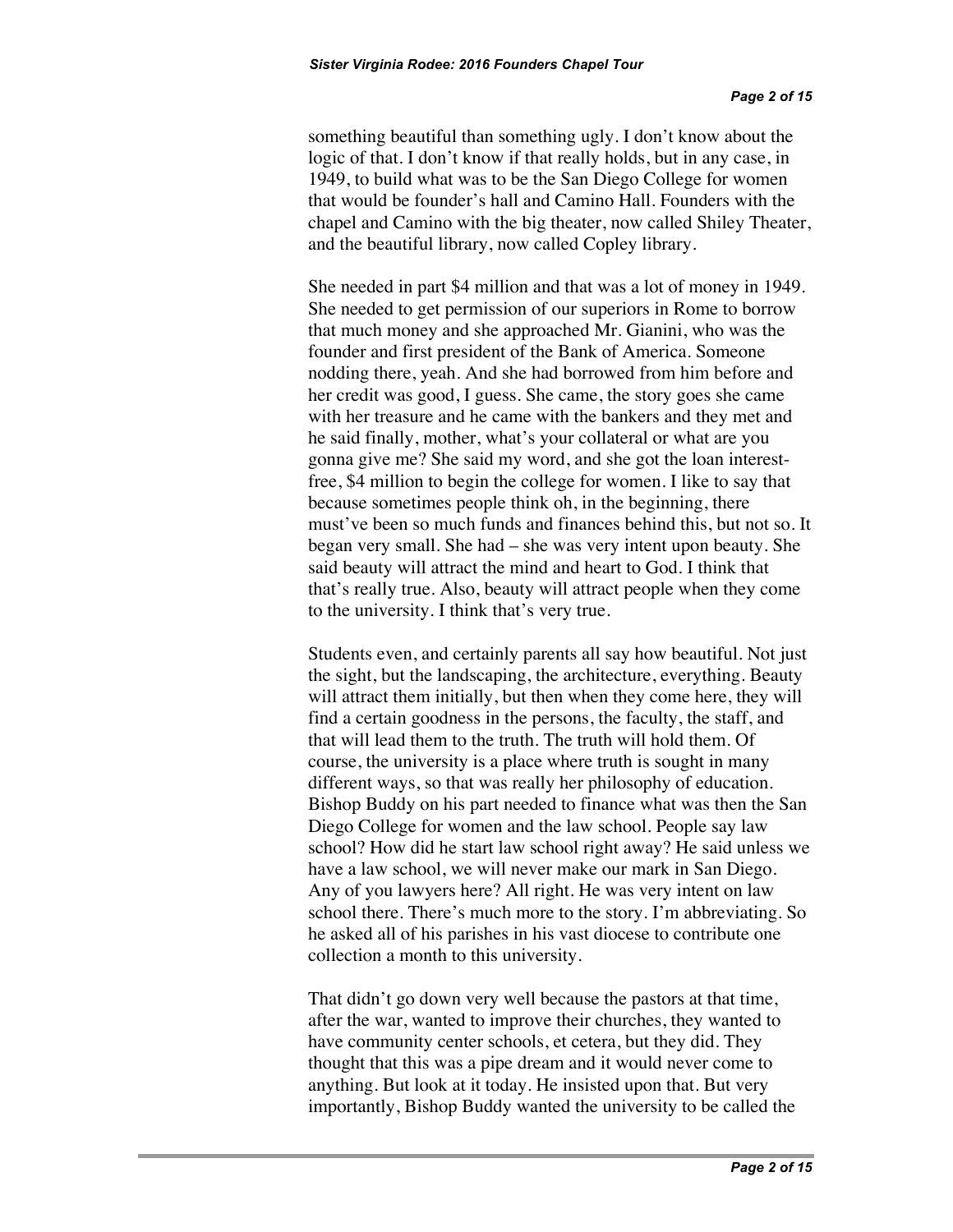University of San Diego, because he said San Diego is named for a saint, Saint Didacus in Latin, in Spanish, San Diego, and he lived in Alcala Park, hence our name Alcala Park here, and he was known for his outreach and service to those in need. Bishop Buddy said we need to be connected with our community and serve those who lack. It's not just a university on the hill, but an outreach to others on the margins, and so he insisted upon the University of San Diego, which has caused confusion ever since because of now, the University of California at San Diego and San Diego State University. You get a taxi and you land in La Jolla. That's the way it is. But anyway, he wanted it, and that's the well.

The merger took place at those two institutions in 1972, and at that time, the Society of the Sacred Heart and the diocese of San Diego relinquished ownership and the buildings, all assets, to a board of trustees who currently governs the university. Sometimes you hear the phrase independent board of trustees and people ask, what does that mean? It's independent of those two founding bodies. But there is, in the merger agreement proviso for the bishop and the person he designates to sit on the board as well as the provincial superior of the society of the Sacred Heart and a member she names. And the reason for that is to assure the continuity and the mission and the Catholic identity, and we're very intent upon that. Any questions before we go in? There are some photos I want to show you inside. Not that I can answer all the questions, but okay. We're a big group but we'll just stop on this side, excuse me, and then on the other side. Just briefly. It doesn't matter. I'll stand over here. Just gather 'round, I know we'll be crowded, but I'll try to speak loudly. They're fun and you can come back and read the description and get more information, but I'll just point out certain things that might be important.

Here, you can see the architect's plan and how the buildings there, Founders Hall and Camino Hall. Mother Hill wanted all the buildings around patios so that the students would look on beauty always and in fact, when the classes weren't too interesting, we could look outside. I went to USD, so we entertained ourselves in other ways there. But that's the architect's drawing.

Here is the chapel with just the big nave. No benches in it. It took two years to construct the chapel. Just the chapel part itself from 1951 to '53, and it was dedicated February 1954 by Bishop Buddy. Here on the right is the full chapel as it is today, except the communion rail has been removed. The reason for that was at the time of Vatican II, they wanted the congregation to be closer to the altar and be altered down. In truth, if we were doing it again, I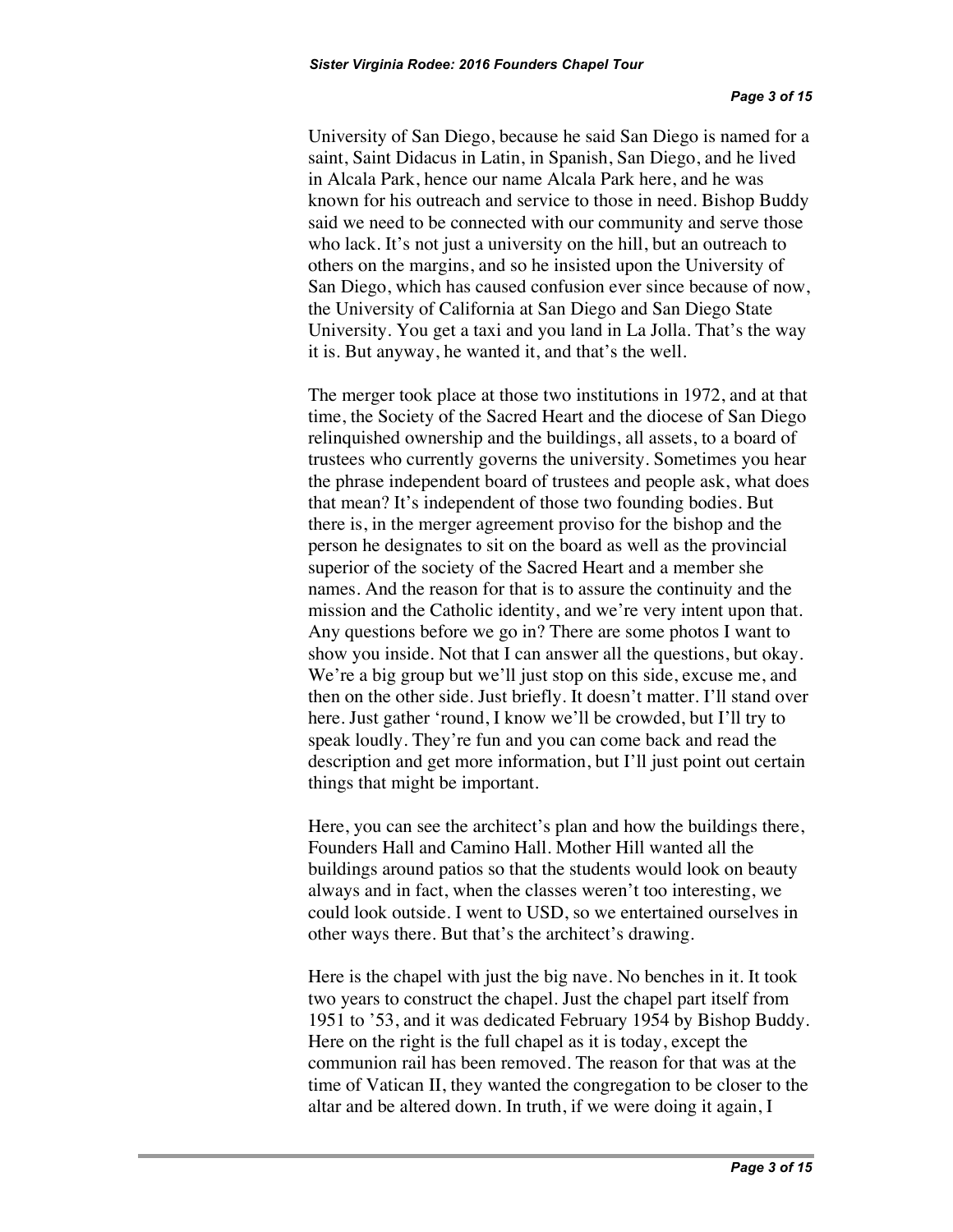would leave that beautiful  $-1$ 'll show you the railing. It's a beautiful Botticini marble rail, but that's no longer there. Here are one of the gates, though, the bronze gates, and then Bishop Buddy, pictured here right outside this door, with the architect, Mr. Hope. Mr. Frank Hope and his wife. Then just a ceremony here. You can come back. On this side, there's some interesting pictures of Bishop Buddy and Mother Hill in the early days.

Here is Bishop Buddy in the center. He was a big, tall man. Very gregarious. When he laughed, I was here as a student. You could hear him all over the place. We couldn't say a word because he was the bishop. There was Mother Hill to his side there. Mother Hill is a young religious and Bishop Buddy over here. Interestingly though, there's a picture, Mother Hill on the left with her other two blood sisters and her mother. And so there were three religious of the Sacred Heart in the Society and we used to call them the Hills that God loves because three, that's a lot. Then just a picture of her first graduation here and the dedication of the chapel. I'm sorry, this light is out here, but it's the full chronological story of the chapel there. This is interesting here, is the mace. When your sons and daughters graduate in four years, you will se the most senior member of the faculty carrying the mace as the sign of the authority of the faculty, and its designed with the university seal there. In fact, the one who designed it was the first graduate to the left of the bishop there, Terry Whitcomb. All right. We'll move into the chapel and you can take the back seats there and just rest a little bit while I explain a few things.

Any place here is fine. Any place in here. That's great. I can put many places up here. Right in here. No quizzes, no. Only for their sons and daughters. This is the nave of the chapel, the big part of it, and I would like to direct your attention first to the reredos. It's a picture of beauty there at the very front of the chapel, and you will see at the top, the very top, three interwinding circles, and Mother Hill chose that the Trinity be the patron, so to speak, of this college for women. So she put that symbol at the top, three persons and one God, and you see that splendor at the very top. And below, two angels carrying a seal, and that's the seal of the Society of the Sacred Heart. And fortunately, nothing's been changed. Even with the merger, the chapel stayed exactly as it was, no changes.

The reredos itself, the gold part is cedar wood painted with gold leaf. We haven't done any renovation of that, either. It's exactly as it was. It was made in Mexico of cedar wood, and it is very beautiful. But something to note is everything else in the chapel is rather plain. That's the center. That's the focus point in the chapel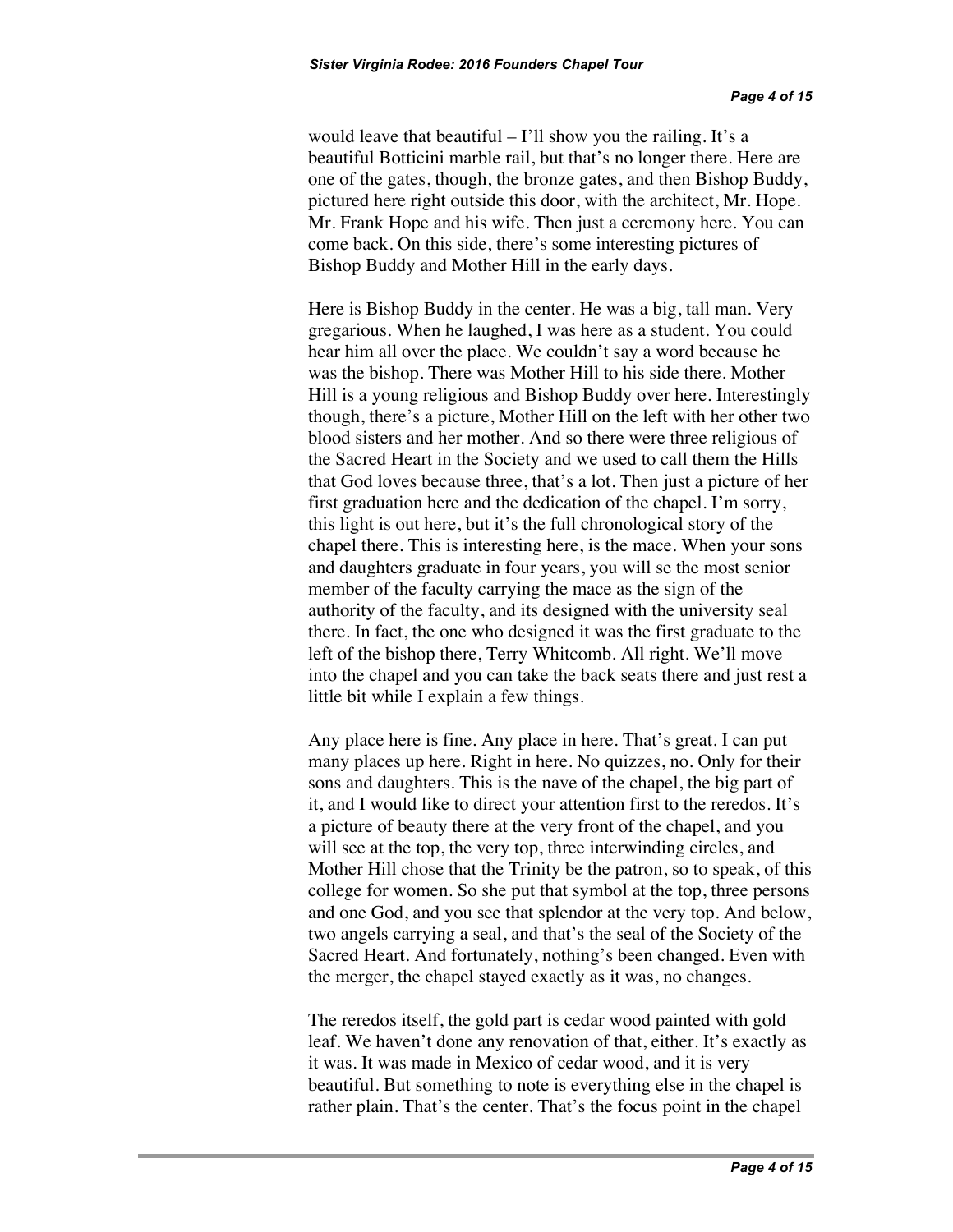and deliberately so. In connection with the seal or the symbol of the trinity, I would like to direct your attention to the stalls, the choir stalls, as we call them, the sisters prayed the office in these places, so their choir stalls or prayer stalls. The back ones back there, over them are ten – I think ten, yeah. Ten different symbols of the trinity. I'm not going to go into that now on your way out or sometimes, you can look.

But very interestingly, each one of them is different. It took an artisan two years to carve just the stalls which are made of Philippine mahogany and people say, how did Philippine mahogany get into the picture here? Mother Hill was a builder and she knew a construction person who had a big load of Philippine mahogany and he wanted to get rid of it and she said I'll take it all and save it for the chapel, so she used it. It's good for carving. The other symbols all around would take us probably another hour to do, so I'm not going to go into them. But there are of course scenes of the gospel and of Mary and Christ Passion in general, but they're really very beautiful and they match on either side. There are 58 stalls and they match on each side. The marble that you see here, the rose marble is from Tennessee and the green marble throughout is from Italy, from Verona. So you'll see up on the sanctuary. That's a very precious marble. The Stations of the Cross all around are rather interesting. They're very unique, I think. They are painted on an oil painting on gold leaf. It gives the effect of a mosaic. They're very subdued. There's nothing outstanding, but you just, they're there. Then in the hand-wrought railing all around there and the torchiere lamps in front of each of the windows. If you look at the ceiling, that is a very beautiful ceiling. You see something of the Spanish renaissance architecture, the use of blue and pink and the coffered effect there.

And actually, that's a copy of a ceiling in the Flood mansion in San Francisco. Mr. Flood was very successful silver miner in Nevada and built a beautiful home in San Francisco. The ceiling of his dining room was his home and Mother Hill had an eye for beauty and for good things for architecture and she said ah, I'll incorporate that in our chapel ceiling. The one in the sanctuary is the same, but more ornate. Very, very beautiful. The benches have just been refurbished. They have a beautiful rose of Sharon here, which is also in the ceiling, and they're made of oak. Very difficult to move, and that's good because the students can't move them very easily. They're there. They're set. Now is there any question that you have before? Yes.

*Question:* Can you tell us about the pipe organ?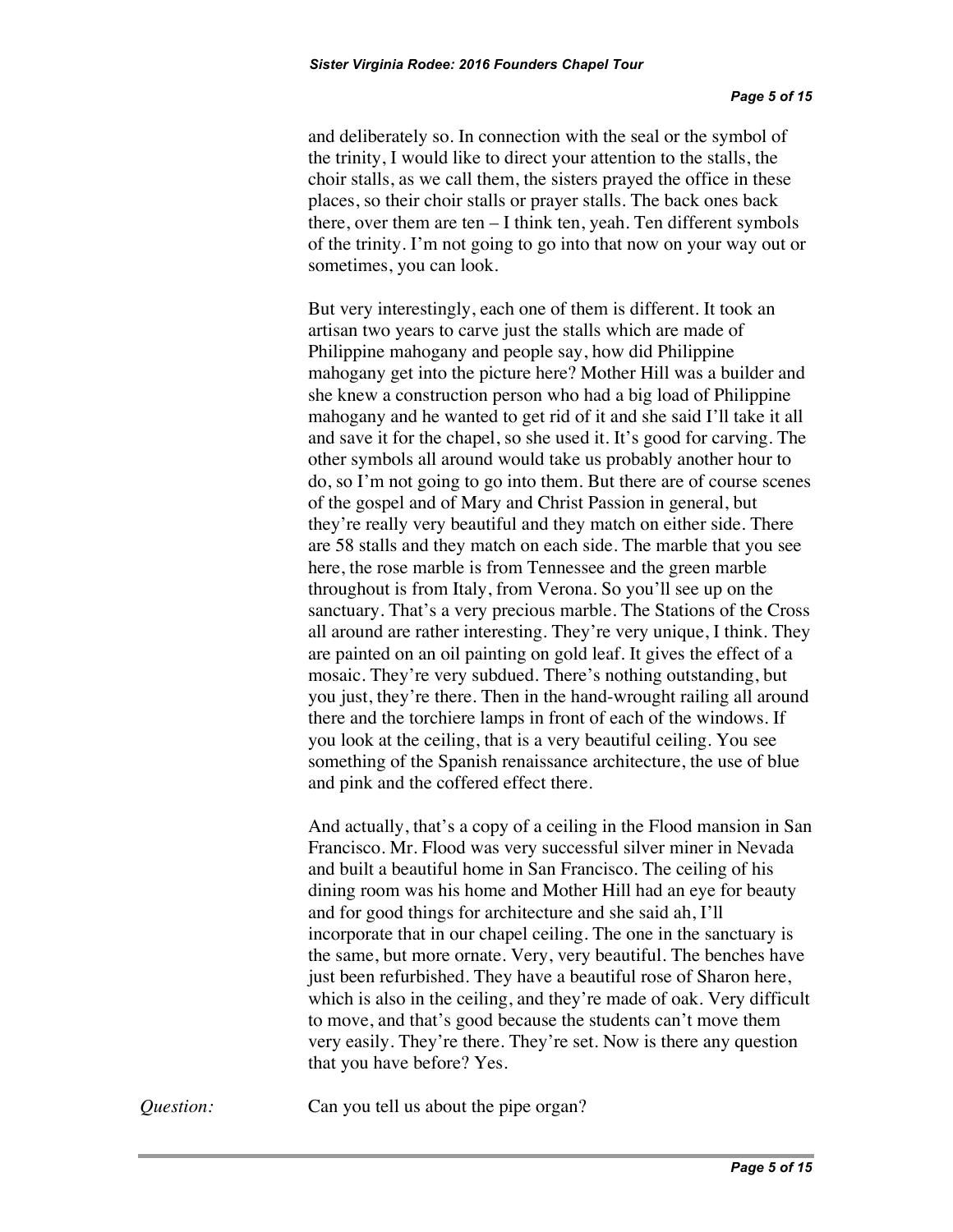| Rodee:    | Yes. That was a later installation. It's a very nice organ used for<br>weddings and big celebrations here, big masses. Now, we use an<br>organ though up in the sanctuary or the students do for their<br>masses on Sunday, 7 and 9:00, and on Wednesday night they have<br>a 9:00. Don't ask me why they want evening masses, but that's the<br>way it is. The later the better, you know, so yes.                                                                                                                                                                                                                                                                                                |
|-----------|----------------------------------------------------------------------------------------------------------------------------------------------------------------------------------------------------------------------------------------------------------------------------------------------------------------------------------------------------------------------------------------------------------------------------------------------------------------------------------------------------------------------------------------------------------------------------------------------------------------------------------------------------------------------------------------------------|
| Question: | Could you repeat the significant of the seats on the side? Was that<br>something new or was that something?                                                                                                                                                                                                                                                                                                                                                                                                                                                                                                                                                                                        |
| Rodee:    | The religious used them. We didn't sit in the body but was sat in<br>the choir stalls as we call them, the choir places, and recited the<br>office each day. Not the divine office, but the office of our lady,<br>which would be morning, noon, and night. So another interesting<br>thing, we sat in age order, not chronical age. But age of entrance.<br>The officers of the university and Mother Hill was in your place<br>right there. The first seat. The other, the vice president and the<br>registrar, et cetera, then here on the side, in age of entrance. The<br>young ones had to go to the front, which no one likes to do. Still in<br>church, no one likes to go to the front.   |
| Question: | Were there designated seats then?                                                                                                                                                                                                                                                                                                                                                                                                                                                                                                                                                                                                                                                                  |
| Rodee:    | Yeah.                                                                                                                                                                                                                                                                                                                                                                                                                                                                                                                                                                                                                                                                                              |
| Question: | No one else was able to sit there.                                                                                                                                                                                                                                                                                                                                                                                                                                                                                                                                                                                                                                                                 |
| Rodee:    | Well, sometimes nuns got mixed up, but you had your seat, tell<br>them to move over, you know? But you had your designated seat.<br>Or if somebody left, you advanced or went back. Or someone new<br>came, you had to find out what their age and religion was and you<br>moved. Any other questions?                                                                                                                                                                                                                                                                                                                                                                                             |
| Question: | The nuns lived down in old town or in the campus area?                                                                                                                                                                                                                                                                                                                                                                                                                                                                                                                                                                                                                                             |
| Rodee:    | In the very beginning, they lived in old town, but they moved up<br>on campus just before the first classes in December of '51 and<br>classes began in February of '52. There's a story to that, too. The<br>buildings were completed by February '52 and with the intention<br>of beginning the first classes in September of '52. But the internal<br>revenue came to Mother Hill and said you can't have empty<br>buildings like this, or they will be taxed. So $-$ well, think of her<br>loan of 4 million. She had to take action. What she did was invite<br>alumnae of the Sacred Heart who lived here in San Diego to come<br>and have classes. Teach anything. Astronomy, French, music, |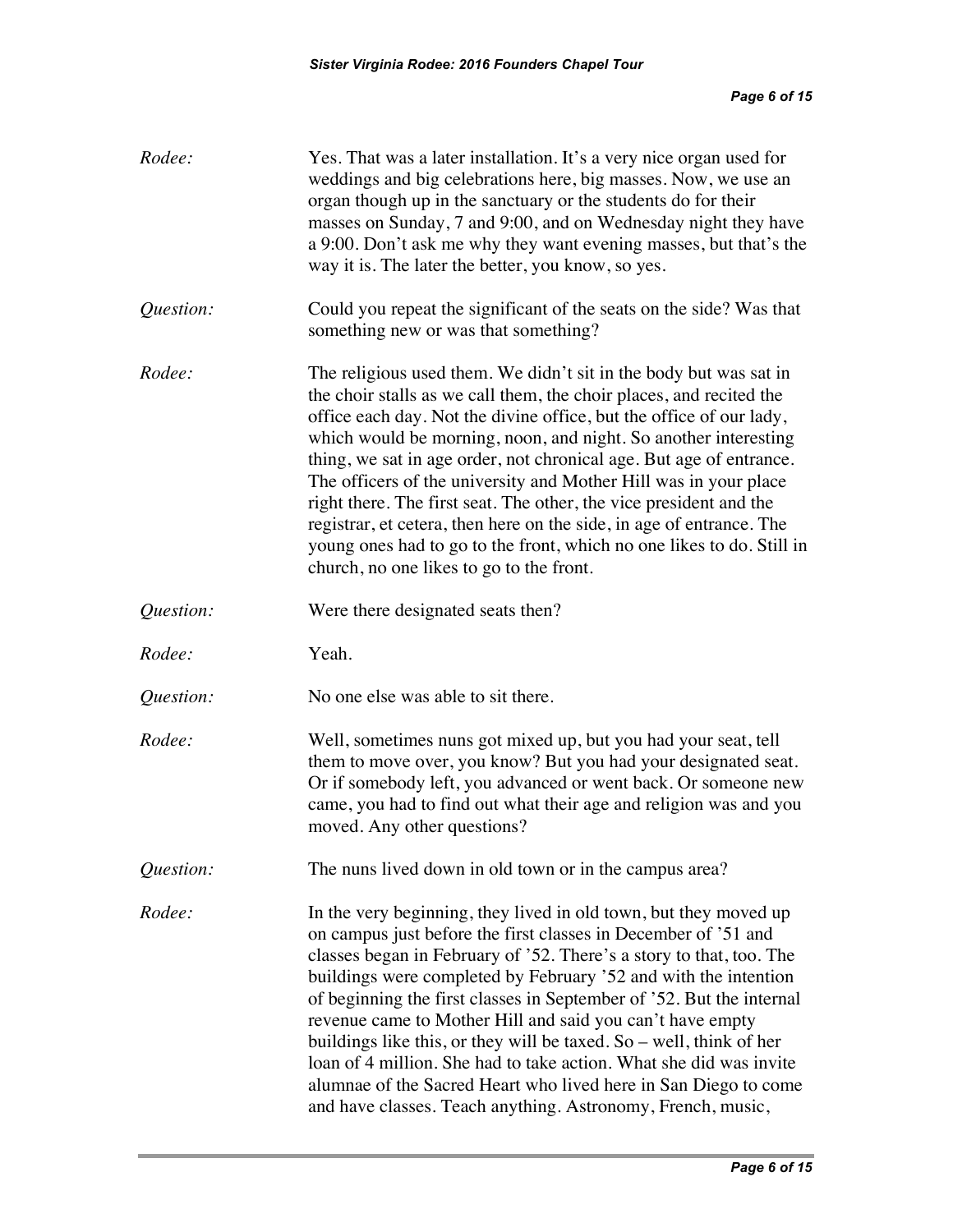|           | English, whatever you want but these classrooms have to be.<br>occupied, and they did it. Everyone rallied around, so didn't pay<br>the income taxes. That's the secret. But it was legal. Totally, yeah.<br>We'll edit later. Any other questions? Yes.                                                                                                                                                                                                                                                                           |
|-----------|------------------------------------------------------------------------------------------------------------------------------------------------------------------------------------------------------------------------------------------------------------------------------------------------------------------------------------------------------------------------------------------------------------------------------------------------------------------------------------------------------------------------------------|
| Question: | When did the school become co-ed?                                                                                                                                                                                                                                                                                                                                                                                                                                                                                                  |
| Rodee:    | That was in 1972, at the time of the merger. It made sense because<br>they were already registering for classes, and I didn't mention with<br>finances, two colleges on the same campus with two faculties, two<br>administrations and three libraries with the law library, it just made<br>sense to go together educationally. So that's what happened. Yes.                                                                                                                                                                     |
| Question: | How many sisters are here?                                                                                                                                                                                                                                                                                                                                                                                                                                                                                                         |
| Rodee:    | We are four. Many fewer than before. I didn't answer your<br>question completely. They began in Old Town and the sisters did<br>live on campus. We had a community until two years ago. But now<br>we're very close to campus in individual houses. But we're four on<br>campus. Yes.                                                                                                                                                                                                                                              |
| Question: | So students worship here or in The Immaculata?                                                                                                                                                                                                                                                                                                                                                                                                                                                                                     |
| Rodee:    | Here. Students, they still like that for Sunday night. They're<br>jammed in, and I usually take one of those back choir stalls and I<br>say to myself, no one's urging them to come here. No parents are<br>around, no one. They're invited, you know, and it's a wonderful,<br>vibrant energy, but on Sunday night, it's 7 to 9 and Wednesday<br>night, a mass for peace at nine. But many choose to go to The<br>Immaculata. They want a morning mass, that's there, too. They<br>have a lot of choices for that on campus. Yes. |
| Question: | Sorry, what was the religious denomination of the nuns again?                                                                                                                                                                                                                                                                                                                                                                                                                                                                      |
| Question: | The official name is Society of the Sacred Heart, and we are called<br>religious of the Sacred Heart. Our charism is education, that's the<br>main thrust, for many years. Founded in France, 1800. Came to the<br>United States in 1818, so we're going be celebrating 200 years.                                                                                                                                                                                                                                                 |
| Question: | Goes under the moniker of sacred heart?                                                                                                                                                                                                                                                                                                                                                                                                                                                                                            |
| Rodee:    | Religious of the Sacred Heart, or Society of the Sacred Heart. Like<br>Jesuits are the Society of Jesus, and you call them Jesuits. Yeah.<br>Yes, oh, lots.                                                                                                                                                                                                                                                                                                                                                                        |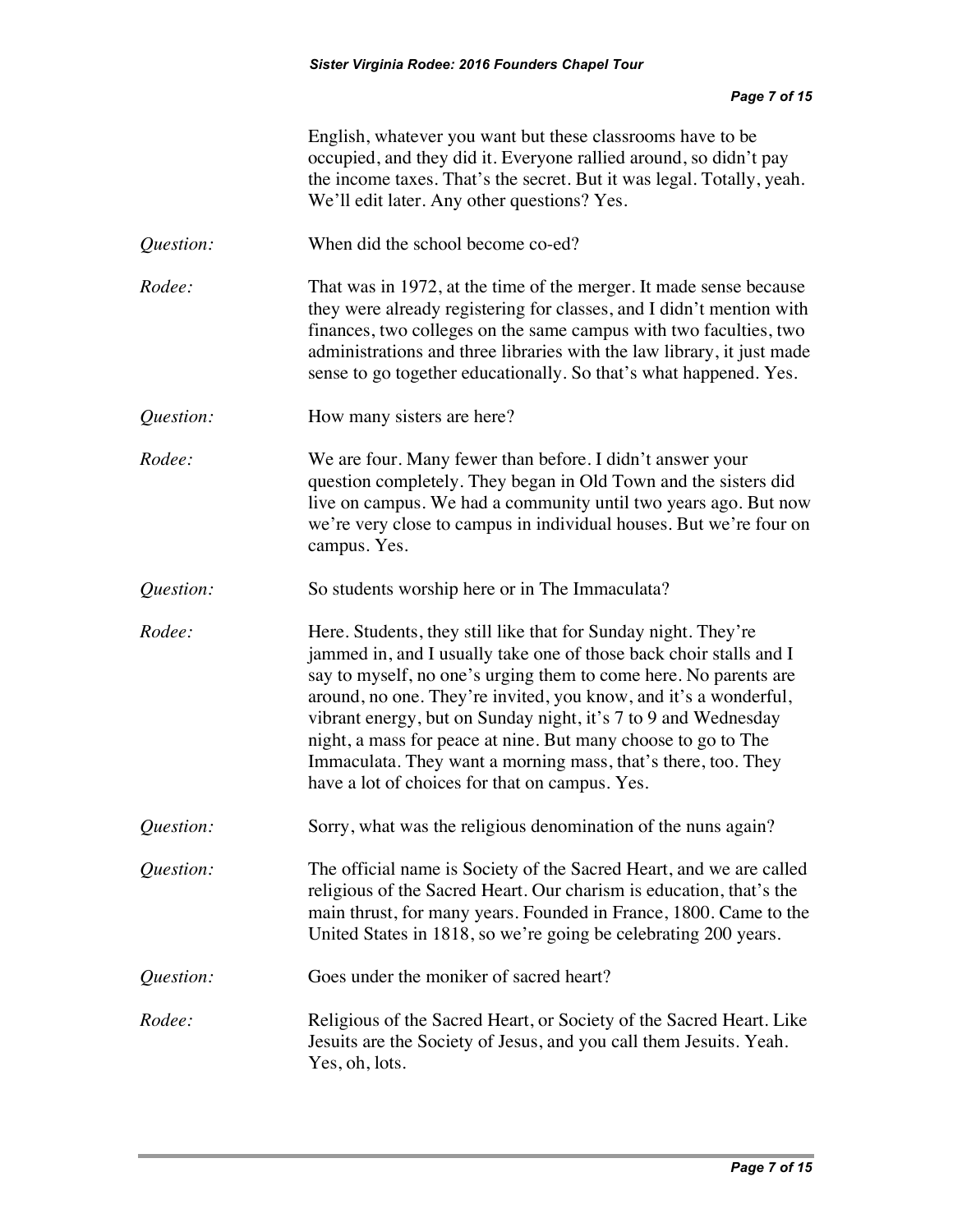| Question: | Can you expand on the relationship between the chapel and The |
|-----------|---------------------------------------------------------------|
|           | Immaculata?                                                   |

*Rodee:* That's a good question. The Immaculata is a parish church, in fact. It was built to be the university chapel, but there was such need in San Diego, that was 1957, '58, San Diego, just the influx of people coming in and they needed it as a parish. It is a parish church still and people don't know the parking behind and next to it belongs to the diocese. It's a church. But they readily allow us to use it. But we do have big functions. The mass of the Holy Spirit on September  $8<sup>th</sup>$  will be there. It holds 1400. It's a big church. There was one more and then we'll go up. I want to be very careful of your time. There was another question there, though.

*Question:* Yeah, it was the exact same question.

*Rodee:* Yeah, it was really built for the diocese. All right. I would like – it's just the opposite but I'd like to point out the windows, and so going up, I'll do them on this side and then you can just stay seated. I think you can see them pretty well. These windows – excuse me? All right.

> Maybe if I'd gone on this side, now better. Okay. These windows are very special windows. Particularly not only for the colors and the hues of colors, but often you will find flora and animals in the windows. But the beautiful cast-iron arch, that's a Spanish renaissance feature, beautiful, each one is framed, but each window is framed in the same blue, gold and red. They almost look like a shell and the first one back here, you see Peter kneeling and Christ in all of the windows is red. Pictured in red, a royal red, and he is handing Peter the keys of the kingdom. You remember from scripture? Stained glass windows in tradition, when there weren't books to teach, people learned about the gospel or the scenes from the windows. This is designating Peter as the head of the church and you just – if we have the sun today, it's just gorgeous in the afternoon. Brilliant. And on this in the morning. But you can still see very well the purple, the brown, the brilliant red, and the apostles behind noticing what is happening there. The second one here is the feeding of the 5,000, excluding women and children. But I am very happy that Mother Hill included a woman and her children in this picture. She was very keen. She wouldn't – that wouldn't go by her.

But it's very dear of the woman seated, but notice her robes. The shades of the blue, the maroon, and then Christ does not – he's in the back there, but the apostles in that olive green and purple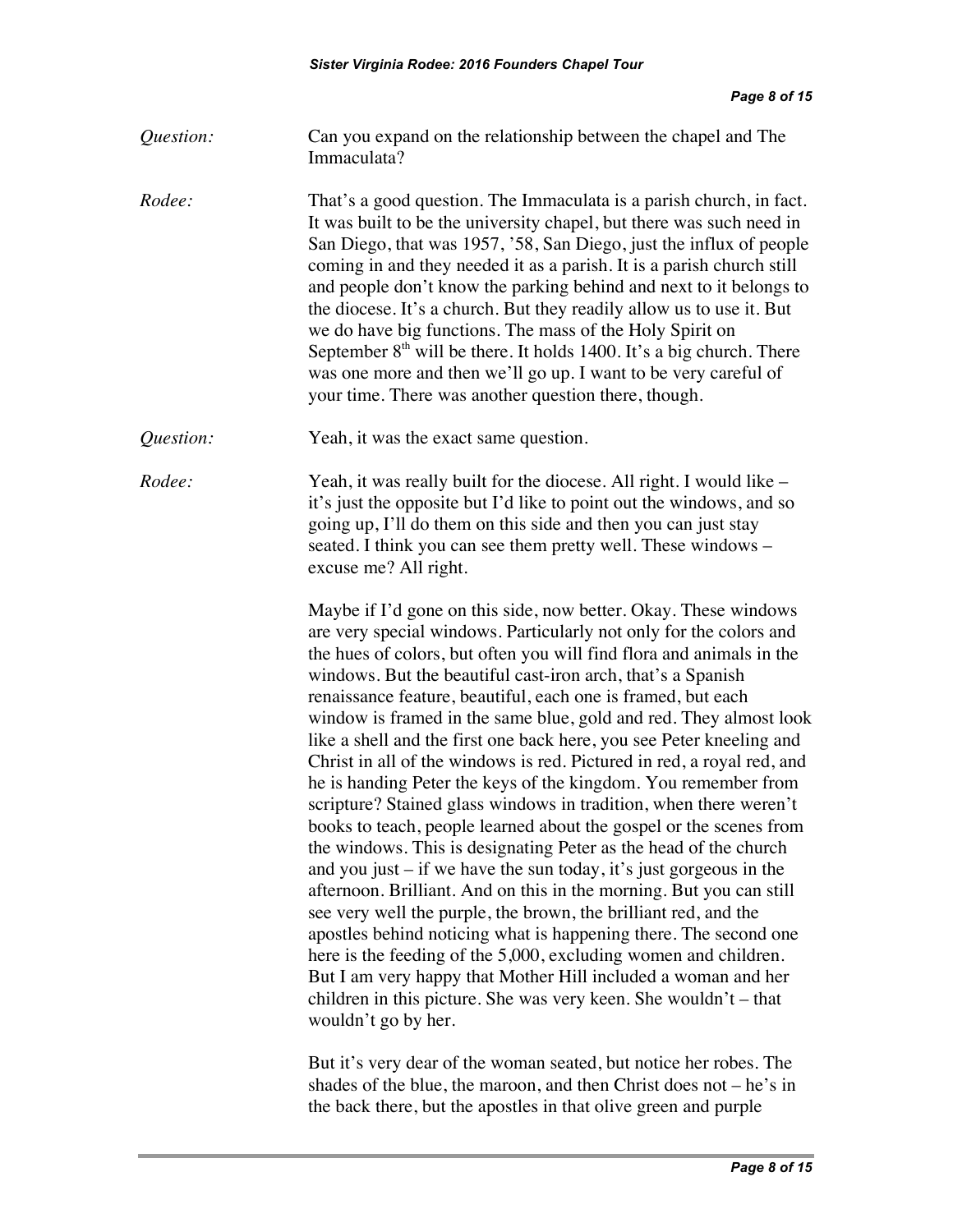passing the fish that you know from scripture multiplied as they fed the multitudes – and then the tree up at the back, look at the shades in that tree. There was an artisan, we hadn't done anything to the windows or didn't until two years ago and we invited someone, because the bars on the outside were buckling a little bit with the sun. They had to take out each panel and carefully get that bar back so that it was flat. I thought oh, this is my opportunity to ask this man about these windows and I said, what would you say about the windows here in the Founder's Chapel? And he was – did windows around the United States. He said, in truth, they are the most beautiful windows on the west coast, excluding none. On the east coast, there's some older chapels that have very rare and beautiful windows, but he said, these are really fine windows. We haven't had any damage.

The only trouble is they only open from the bottom and we need air conditioning in here for some of those crowded masses and marriages on the weekends and all. It's very close. Here on the third one, we have Jesus or Christ healing the child of Jairus. She's there on a palette. You can see a little bit of the green and the blue with the gold and his tenderness and inviting her to stand up, and the mother and the father in the back, pleading with him, heal my daughter. But so much is communicated in the windows and you can see the drape of the house there. We'll move up and do the others quickly, and then we'll go into the sanctuary and if you don't feel comfortable going into the sanctuary, you could just stay in the benches, the first benches there. But we'll go all the way in if you would like. All right, up we go a little bit.

Okay, we can stop here. Those of you over there probably can't see very well, you'll have to be on this side to see this, but it's okay. Whatever. Interestingly, there are several windows here with water in the lake in the gospel, but being in San Diego, I always wondered, did Mother Hill incorporate water deliberately, we're living in San Diego with the ocean right in front of us. This is Christ walking on the water with the apostles in a storm, and you can see the boat and the mass going off, the sails are blowing, the rope is blowing. He's right in the center, and they're kind of stunned. All of a sudden, he appears. They don't know what to make of this. But the waves, I love the waves. The green and the silver, and the churning. You can see movement there. It's very dynamic. Here you can see better the frame all around you. See the shell? And I'll explain the shell when we get up to the altar. It's really very striking. Here, the Roman centurion asking Christ to heal his servant. Not his child or family, but his servant, and there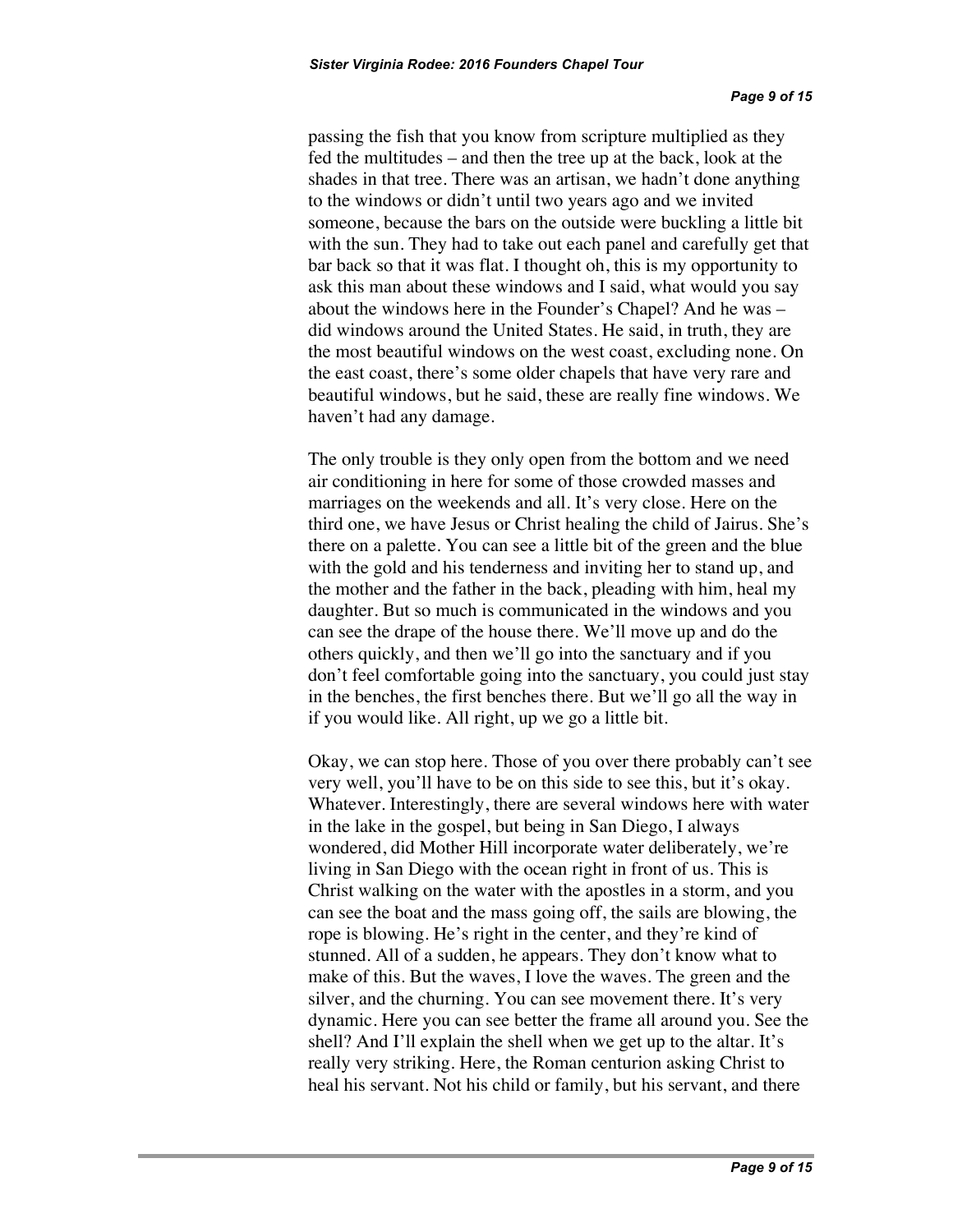he is very prominent in his Roman soldier's uniform, and the gesture, go home, he's already cured. Sending him off.

We'll just advance for the last two and then we'll move into the sanctuary. Another boat window here. After the resurrection, Christ saw the disciples fishing and he inquired, what have you caught? And they said nothing. We fished all night and it's nothing. He said drop your nets on the other side of the boat and very incredulously, you know, we worked all night and nothing's happened. They did, and brought in the hall of fish. That too can see the boat so well, and the fish, the purple and the silver, and then Christ there, but I love the two in the background looking at each other, saying, what do you think's going on here? This is odd. This doesn't add up here. Then the first one, of course we started backwards, as I said.

The first one is the call of the first disciples: Peter and Andrew, his brother, and they asked, they don't want to say we want to know more about you, they just wanted to give an indirect question asking where do you live and the response was come and see so the gesture, if you want to know about me, come and spend some time with me. There Christ very prominent and the beautiful palm, but look at the blue and the gold and the red and the shades there. They're really lovely. All right, we will go into the sanctuary and I would caution you with these steps. They're all this beautiful green marble, Italian marble, but you can also trip easily, so there are railings on either side, if you feel more comfortable. But I would point out, this here, you can see the place where the communion rail was. We removed that, but the two pieces are on the back walls there, of the beautiful Botticino marble altarpiece. We saved all of the pieces. I don't know what we will do, but we still have all of them here. I invite you to go up into the sanctuary and we'll be quick. I know you need to go by 11:45, so move along here. I guess I'll stand here.

*Question:* The sacred heart symbol? You were saying the sacred heart symbol?

*Rodee:* There with the two angels. The two hearts. The pierced heart and the [inaudible] Mary and Jesus. All right, here we are and when you get close, in fact, almost looks like too much. It's a little overpowering. You need a little distance, but just for the information, so that you know about the chapel. This is the reredos that I spoke of, and you can see clearly the gold leaf on it. And in the center, the central depiction here is the crucifixion. Christ, Mary standing, John standing, and Mary Magdalene kneeling. All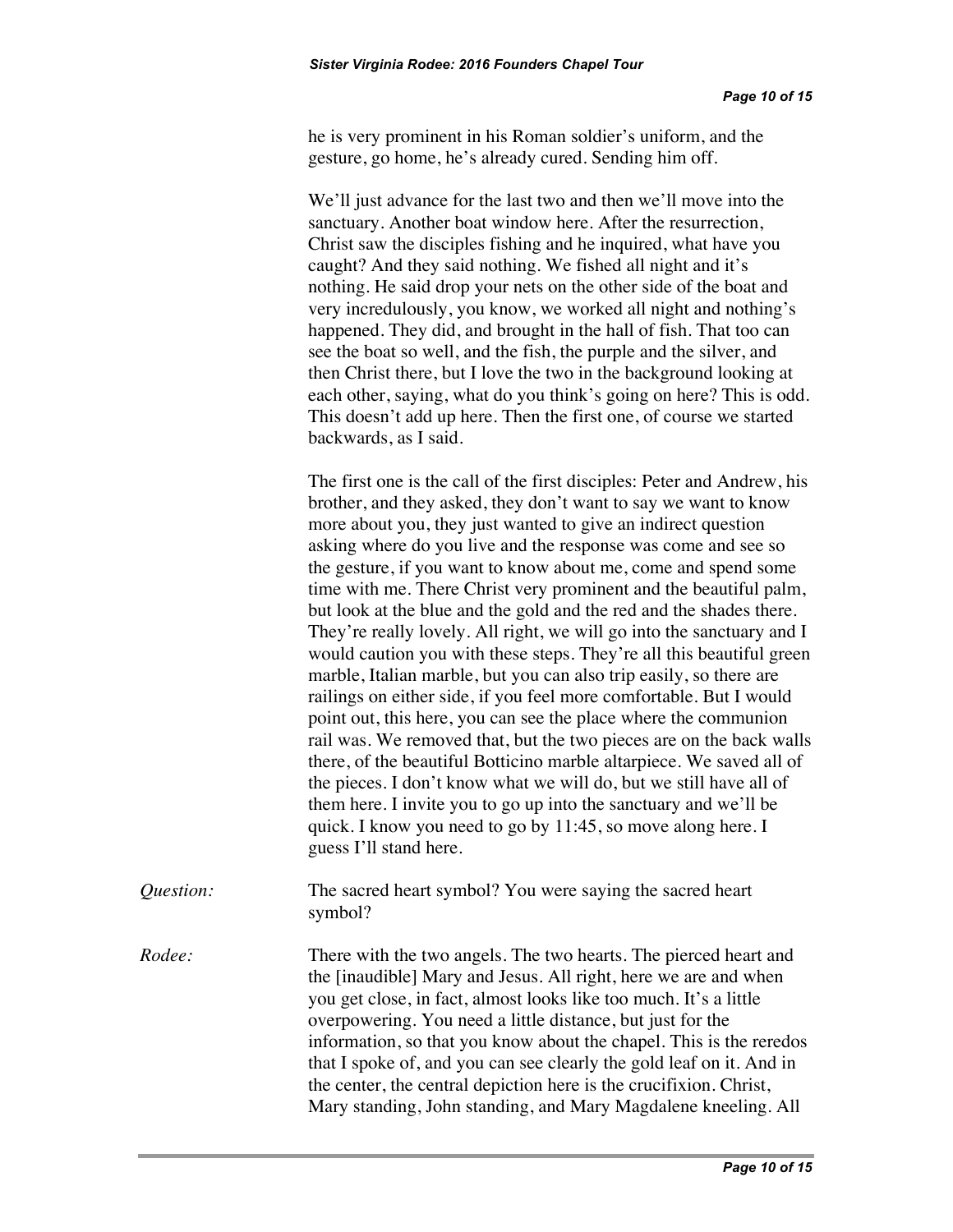|           | of the figures were made in Italy, carved and brought here, and<br>assembled here. On the left, we have King Melchizedek who was<br>king of Salem, and noteworthy – oh, he's got Lot and Abraham<br>there with him, but noteworthy because he offered the first<br>unbloody sacrifice. They always had bloody sacrifices of animals,<br>but he was the first one, so it's prefiguring the Eucharist of the<br>bread and the wine to come. On the right, we have Moses with<br>horns on his head, and the students are always asking me, who is<br>that and why does he have horns? Does anyone know? Why Moses<br>has horns on his head?                                                                                                                                                                                                                                                                                                                                                                                                                                                                                                                                                                                                                                                                     |
|-----------|--------------------------------------------------------------------------------------------------------------------------------------------------------------------------------------------------------------------------------------------------------------------------------------------------------------------------------------------------------------------------------------------------------------------------------------------------------------------------------------------------------------------------------------------------------------------------------------------------------------------------------------------------------------------------------------------------------------------------------------------------------------------------------------------------------------------------------------------------------------------------------------------------------------------------------------------------------------------------------------------------------------------------------------------------------------------------------------------------------------------------------------------------------------------------------------------------------------------------------------------------------------------------------------------------------------|
| Question: | It's a misinterpretation.                                                                                                                                                                                                                                                                                                                                                                                                                                                                                                                                                                                                                                                                                                                                                                                                                                                                                                                                                                                                                                                                                                                                                                                                                                                                                    |
| Rodee:    | Misinterpretation you know, yeah. That could be. There are two<br>reasons given, and that's one of them, that Moses was described<br>when he came down form Mount Sinai with his encounter with<br>God that he had rays of light around his head, and they think<br>someone mistranslated rays and put horns. But it's not just here in<br>Founders. You will find it in art in Europe and all over, in truth.<br>But other researchers say no, it's a sign of wisdom or holiness. So<br>take your pick. In any case, he's there. Also, a prefiguring of the<br>Eucharist. If you remember gathering manna in the desert when<br>they were crossing the desert into the Promised Land. They were<br>fed with a bread-like substance, and that's what they're doing. It's<br>prefiguring the Eucharist. On the reredos, you will see, I'm not<br>going to explain all of them, but of other figures. But rather<br>noteworthy, they're all of the disciples. The apostles, except one.<br>And I don't know, I never read this about Mother Hill, but she took<br>Judas out and substituted St. Joseph, who is right there, the first<br>one on the left, next to Mary. I smile at that. She took great<br>freedom in doing such, and all the others. John is next, writing one<br>of the book of the gospels. |
|           | Over here on the right, the first one is Matthew. Remember, he was<br>a tax collector and kept track of all of his collections, and then<br>here, interestingly, is Andrew. Andrew's always depicted or<br>usually depicted with a cross, because he was crucified not as<br>Christ. He said I'm not worthy to be crucified in the same manner<br>as my master. He was crucified upside down. He always carries the<br>cross. I won't go into all the others, but you see Peter there with<br>the keys right above St. Joseph. The others all carry something that<br>indicates their trade, so you can identify them. But I want to get to<br>the altar, which is right here. This is probably the most precious<br>item in the chapel, made of Italian Botticini marble. And it is really<br>very beautiful. The central panel there is two peacocks. Peacocks<br>are always the symbol of immortality, drinking from the cup and                                                                                                                                                                                                                                                                                                                                                                          |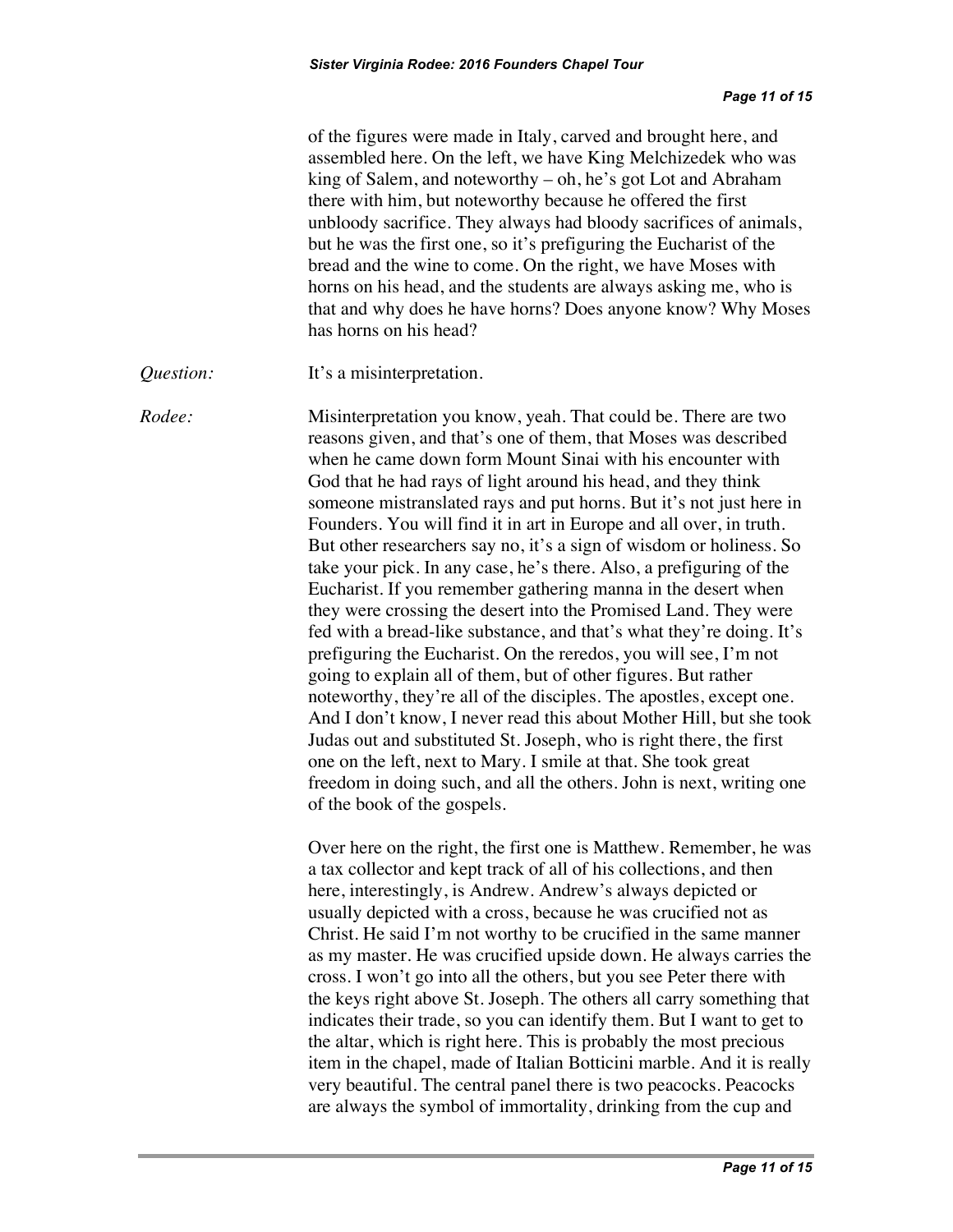its wine with the grapes around it, so also prefiguring the Eucharist to come.

Then interestingly on the columns there, you see shells. And you will see those shells on the reredos as well. Every place you look. You see shells over those two pink curtains. Even on the top of the tabernacle, there's a shell designed, and the shell represents the many, many of you know, the pilgrimage in Spain of St. James de Compostela, that traveling and that's a flavor of southern California. The shells you will find on the buildings outside, the façade. If you look carefully. So there they are. The cast-iron arch all around, with the blue behind it, and I mention it as a feature of the Spanish renaissance.

Very quickly, I'll just point out the windows in the sanctuary are even more precious than those of the body. They're all of Mary. It's interesting, all are from Mary, the first one, the enunciation and the sun is coming out for us. But she's magnificent in the blues. Three, four, five colors of blues, but the beautiful angel with the purple and gold wings and then you see the shaft of light coming down from the spirit, the bird up at the top on her. And the flora. I love the second window. That is the visitation. When she went to her cousin Elizabeth, it's just two women meeting each other and Elizabeth on the doorstep of her home. In scripture, it says, how is it that the mother of my Lord should come to see me? And she's at this doorstep of her home with Mary kneeling there, and the third, the nativity. Which is curious with the ox. You see the ox peering over Mary's left shoulder there. Very prominent.

On this side, the other side it continues. The first one is the presentation and the temple with the dove, offering the dove as an offering with [inaudible] receiving the child. The child looks like he's three years old or so there, but the two presenting their first child. The second on the flight to Egypt. The palm trees look just like San Diego, in truth. But I love the whole donkey is in the window there, and kind of solicitously, looking for Mary. What's going on there behind her? And St. Joseph meeting her. The third is an amazing one, too. It shows Jesus in the temple. If you recall from scripture, he was lost for three days, and they searched everywhere. If you lost your son or daughter or your child, you'd be very desperate after three days. They finally found him in the temple with the wise doctors there questioning him. But there, Mary up there, I think is very prominent. She's like, mothers might be like, just wait until I get you home. Wait 'til we're gonna have a talk about this. But Joseph is consoling. He's, you know, let's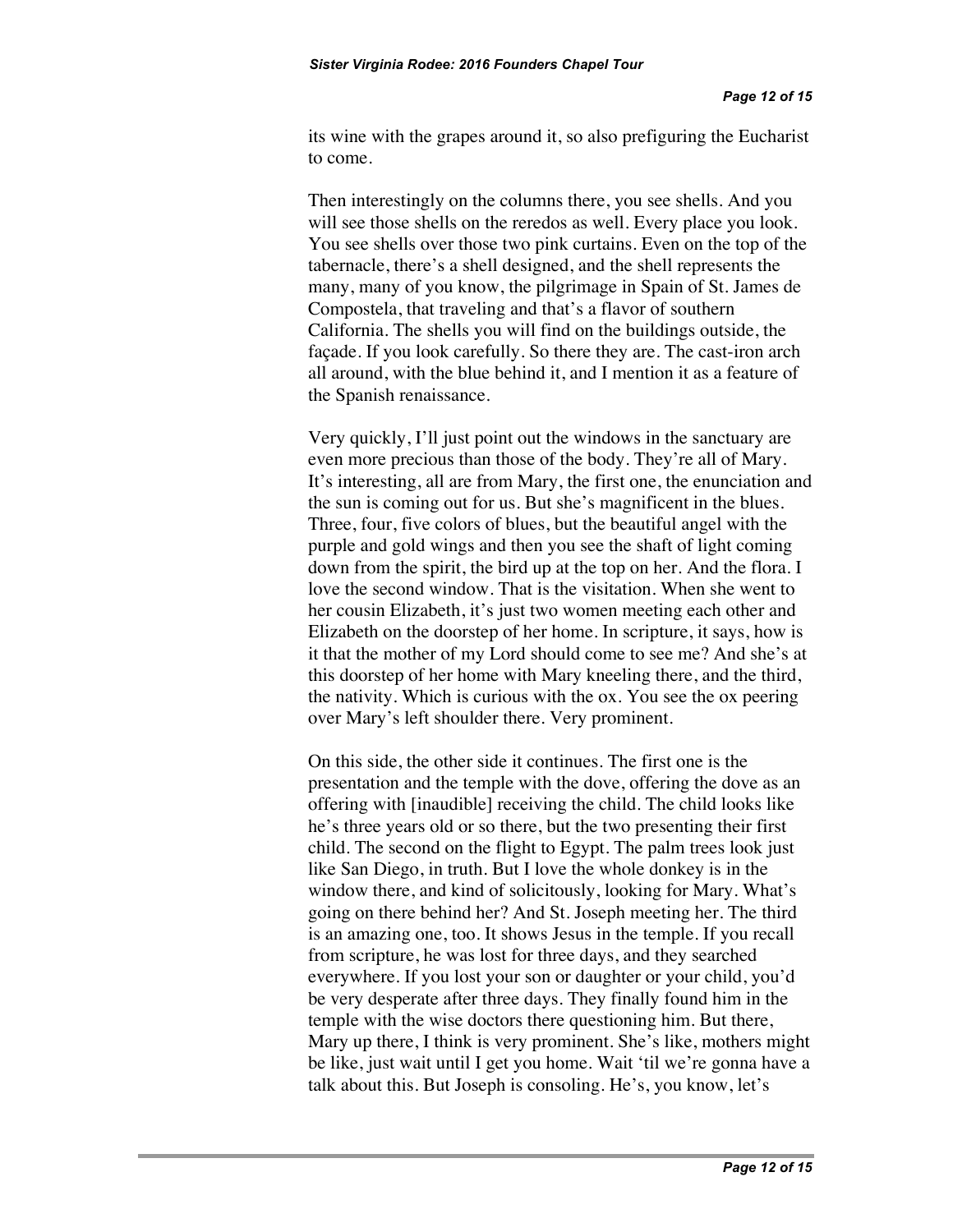forget it. It's past. It's over. Let's not make a scene. Whatever he said, you know, but comforting her.

Those it's just too brief to say, but you will see there, I mentioned the shell in that frame all the way around. You see the same, the red shell. It's really very beautiful. Don't get dizzy, but you can look at the ceiling here. It's like the one in the chapel, but more ornate, with the carving and the pink. The reason for that is this was the holy place, the sanctuary. Usually in churches, they have a Bladacchino even over in the Immaculata or St. Peter's, the big columns, and build something over the altar. But that would be so inappropriate here, I mean, in this small chapel. So Mother Hill incorporated that in the ceiling. All right, any questions before we leave? Yes.

*Question:* Where the host is, what's the design of that?

*Rodee:* Yes, oh thank you. Yes, that's very important. Right here on the tabernacle, a beautiful tabernacle, you see a bird, the phoenix. And the phoenix in literature or art, the phoenix is the bird that dies and resurrects in its ashes, and so it's a symbol of Christ dying and coming to life, his resurrection. But very interesting, look at the nest that has the birds in it. Sitting on feeding and the feeding is very important for the Eucharist or the feeding, the sacrament. Then you see those medallions there. They're the four evangelists; in liturgical art, the lion always represents Mark, St. Mark's cathedral in Milan, and Matthew. They all have – the eagle is always John. He's down in the corner. Very interestingly, that tabernacle originally had a beautiful gold veil that was hand-woven by an artisan in India. And when the person who had commissioned it went to get it, she asked what do I owe you or what would you like, and he said, oh, that is a gift from my God to your god. He was Hindu and offered it.

> We still have it, it's under repair. But I like that, because it's something, Mother Hill was very broad in her view of things, and if you look on those back symbols at the back of the church, you will see something that looks like the star of David. So I think oh, we have Hindu here and we have Star of David, so the altar that you see in front, after Vatican II, this wooden altar we use for mass daily, that's the one. But it has a beautiful, a hand-carved by the Benedictines in Oceanside, close by us, and it's recent, 1993. And it has the beautiful grapes and all on it. Okay. We will start down and we'll just quickly as we're going down, we have about two minutes to go and then we'll conclude.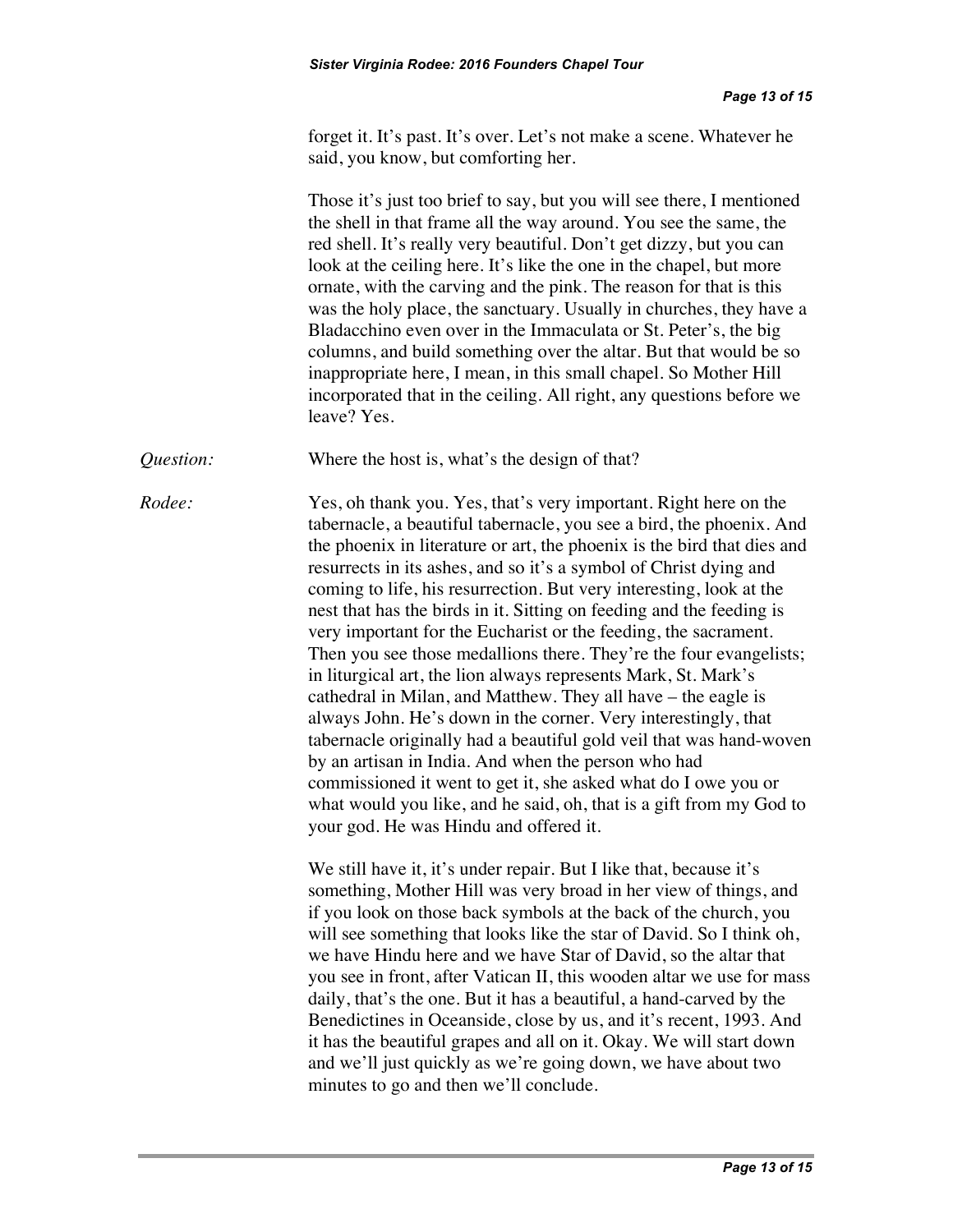*Page 14 of 15*

| Question: | Who made the windows?                                                                                                                                                                                                                                                                                                                                                                                                                                                                                                                                                                                                                                                                                                                                                                                                                                                                                                                                                                                                                                                                                                                                                                             |
|-----------|---------------------------------------------------------------------------------------------------------------------------------------------------------------------------------------------------------------------------------------------------------------------------------------------------------------------------------------------------------------------------------------------------------------------------------------------------------------------------------------------------------------------------------------------------------------------------------------------------------------------------------------------------------------------------------------------------------------------------------------------------------------------------------------------------------------------------------------------------------------------------------------------------------------------------------------------------------------------------------------------------------------------------------------------------------------------------------------------------------------------------------------------------------------------------------------------------|
| Rodee:    | A Chicago firm, and I should know more, they're out of business<br>now, the Chicago firm.                                                                                                                                                                                                                                                                                                                                                                                                                                                                                                                                                                                                                                                                                                                                                                                                                                                                                                                                                                                                                                                                                                         |
| Question: | Do the students have an opportunity to do a tour similar to this?<br>Thank you.                                                                                                                                                                                                                                                                                                                                                                                                                                                                                                                                                                                                                                                                                                                                                                                                                                                                                                                                                                                                                                                                                                                   |
| Rodee:    | Yes. The ones who want to do.                                                                                                                                                                                                                                                                                                                                                                                                                                                                                                                                                                                                                                                                                                                                                                                                                                                                                                                                                                                                                                                                                                                                                                     |
| Question: | Did you know Mother Hill?                                                                                                                                                                                                                                                                                                                                                                                                                                                                                                                                                                                                                                                                                                                                                                                                                                                                                                                                                                                                                                                                                                                                                                         |
| Rodee:    | Yes, I did.                                                                                                                                                                                                                                                                                                                                                                                                                                                                                                                                                                                                                                                                                                                                                                                                                                                                                                                                                                                                                                                                                                                                                                                       |
| Question: | I was wondering. The priest here says mass with his back turned.                                                                                                                                                                                                                                                                                                                                                                                                                                                                                                                                                                                                                                                                                                                                                                                                                                                                                                                                                                                                                                                                                                                                  |
| Rodee:    | Yeah, that was this $-$ 'cause everything is [ <i>crosstalk</i> ]                                                                                                                                                                                                                                                                                                                                                                                                                                                                                                                                                                                                                                                                                                                                                                                                                                                                                                                                                                                                                                                                                                                                 |
| Question: | When did Mother Hill pass away?                                                                                                                                                                                                                                                                                                                                                                                                                                                                                                                                                                                                                                                                                                                                                                                                                                                                                                                                                                                                                                                                                                                                                                   |
| Rodee:    | 1964. December 12. Feast of our Lady at Guadalupe. 1964. We'll<br>just mention these going down. The coronation – they're all of<br>Mary, and this is the ending, really. This was the beginning all the<br>way around to the end. The coronation of Mary, but interestingly,<br>you see the bird or the hand is always symbolic of the Father. And<br>the bird, the spirit, and Christ in the center, the belief that she was<br>crowned in heaven. And this one's special, because it has – this is<br>the assumption, and it has four angels, but they all have different<br>instruments. The harp, the thurible, the censer, the trumpet, and the<br>tambourine. But look at the colors. Now you're seeing the purple<br>and the red, every color is in it. They're just beautiful. We made<br>Christmas cards from them because they're so beautiful. Then the<br>descent of the spirit upon the apostles after the resurrection. You<br>see the tongues of fire there and interestingly, Mary was with<br>them, but in this window, she's seated like an empress right in the<br>center. Very prominent place, and she was there with the apostles,<br>but seated and receiving the spirit. |
|           | This one, the next is the resurrection, of course. I mean, sorry, the<br>assumption. The assumption of Christ into heaven with the clouds<br>there and the apostles below, leading his apostles. And here, the<br>resurrection. You always know the resurrection by that flag that<br>has – it's white with the red through and it's the sign of victory.<br>But the angels again, angels are very prominent. The beautiful<br>purple and the two Roman soldiers there. Yes, one is asleep and                                                                                                                                                                                                                                                                                                                                                                                                                                                                                                                                                                                                                                                                                                    |